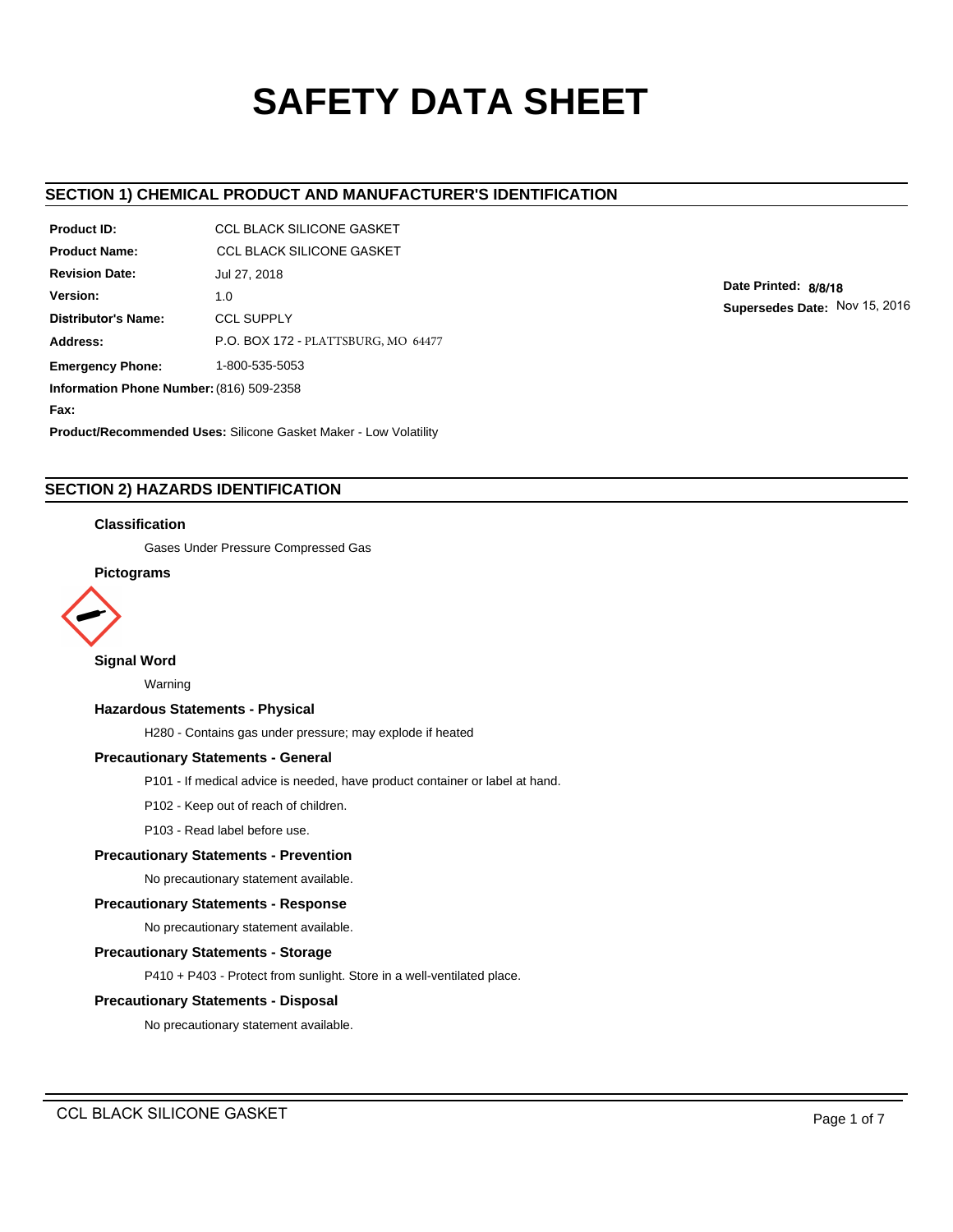# **SECTION 3) COMPOSITION, INFORMATION ON INGREDIENTS**

# **CAS Chemical Name % By Weight** 0000075-37-6 DIFLUOROETHANE 0% - 2%

Specific chemical identity and/or exact percentage (concentration) of the composition has been withheld to protect confidentiality.

# **SECTION 4) FIRST-AID MEASURES**

#### **Inhalation**

Remove to fresh air. Administer oxygen if needed. Apply artificial respiration if breathing has stopped. Get medical attention.

#### **Eye Contact**

Wash immediately with large volumes of fresh water for at least 15 minutes. Get medical attention.

#### **Skin Contact**

Wipe off with a towel. Wash with soap and water. Get medical attention if irritation persists.

#### **Ingestion**

Ingestion is not a likely route of exposure. Get medical attention if you feel unwell.

# **SECTION 5) FIRE-FIGHTING MEASURES**

#### **Suitable Extinguishing Media**

Foam, Alcohol foam, CO2, Dry Chemical, Water fog.

## **Unsuitable Extinguishing Media**

Water may be ineffective but can be used to cool containers exposed to heat or flame.

#### **Specific Hazards in Case of Fire**

Closed containers may explode from internal pressure build-up when exposed to extreme heat and discharge contents. Liquid content of container will not support combustion. Overexposure to decomposition products may cause a health hazard. Symptoms may not be readily apparent. Obtain medical attention. Hazardous decomposition products include carbon dioxide, carbon monoxide, and other toxic fumes.

#### **Fire-Fighting Procedures**

Water may be used to cool containers to prevent pressure build-up and explosion when exposed to extreme heat.

#### **Special Protective Actions**

Wear goggles and use a self-contained breathing apparatus. If water is used, fog nozzles are preferred.

#### **SECTION 6) ACCIDENTAL RELEASE MEASURES**

#### **Emergency Procedure**

Avoid breathing vapors. Ventilate area. Remove all sources of ignition.

#### **Recommended Equipment**

Clean up with an absorbent material and place in closed containers for disposal.

## **Personal Precautions**

Avoid breathing vapors. Ventilate area. Wear safety glasses and gloves.

#### **Environmental Precautions**

Stop spill/release if it can be done safely.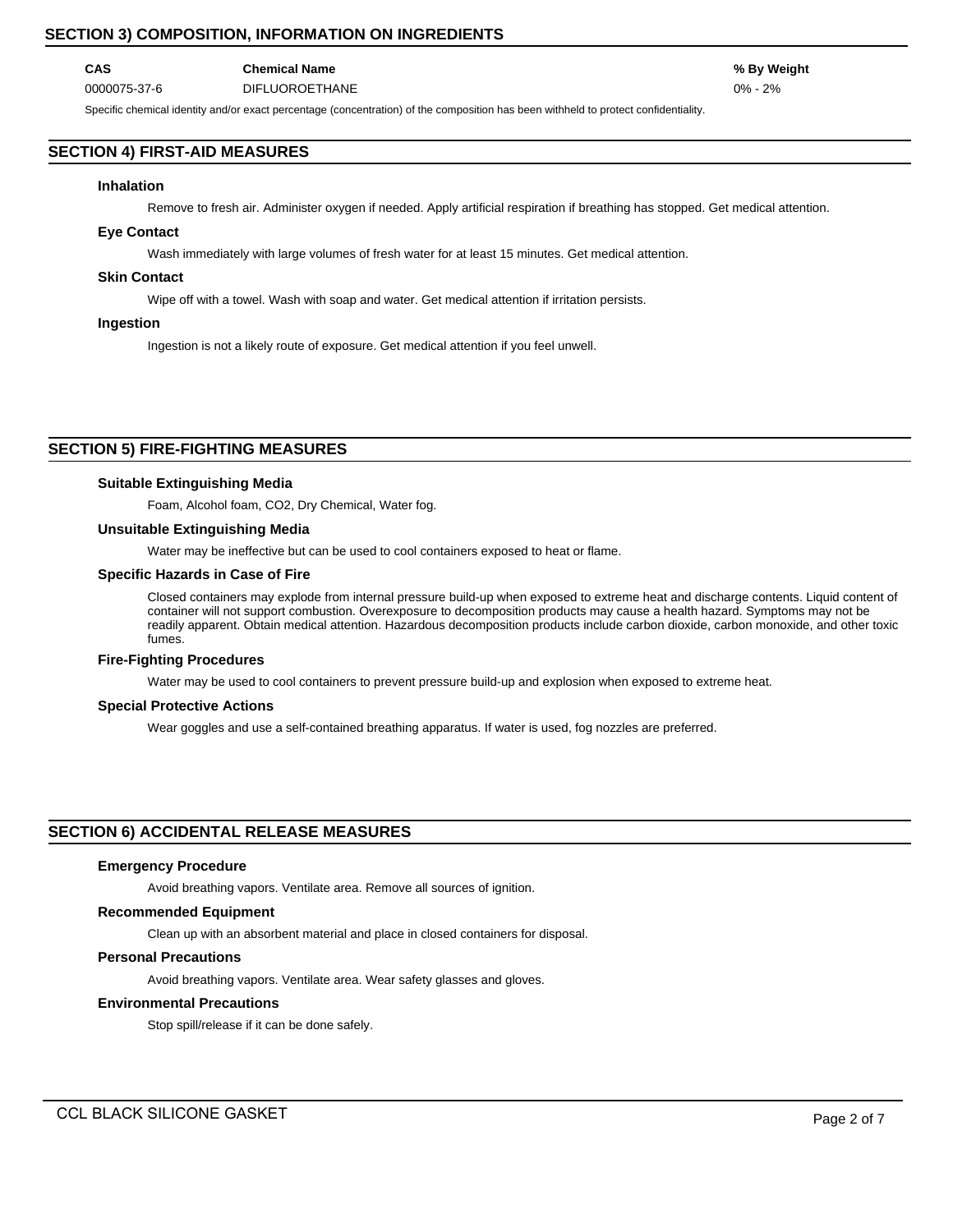#### **General**

Do not puncture or incinerate (burn) cans. Do not stick pins, nails, or any other sharp objects into opening on top of can. Do not spray in eyes. Do not take internally.

#### **Ventilation Requirements**

Use in a well ventilated place.

#### **Storage Room Requirements**

Store and use in a cool, dry, well-ventilated area. Do not store above 120°F. See product label for additional information.

# **SECTION 8) EXPOSURE CONTROLS, PERSONAL PROTECTION**

#### **Eye Protection**

Safety glasses with side shields should be used if indicated. Eye wash and safety showers in the workplace are recommended.

#### **Skin Protection**

Use solvent-resistant protective gloves for prolonged or repeated contact.

#### **Respiratory Protection**

In restricted areas, use approved chemical/mechanical filters designed to remove a combination of particles and vapor. In confined areas, use an approved air line respirator or hood. A self-contained breathing apparatus is required for vapor concentrations above PEL/TLV limits.

#### **Appropriate Engineering Controls**

Ventilation should be sufficient to prevent inhalation of any vapors.

| <b>Chemical Name</b>  | OSHA<br>TWA<br>(ppm) | OSHA<br>TWA<br>(mg/m3) | <b>OSHA</b><br>STEL<br>(ppm) | OSHA<br>STEL<br>(mg/m3) | <b>OSHA</b><br>Tables (Z1<br>Z2. Z3 | <b>OSHA</b><br>Carcinogen | OSHA<br>Skin<br>designation | <b>NIOSH</b><br>TWA<br>(ppm) | <b>NIOSH</b><br>TWA<br>(mg/m3) | <b>NIOSH</b><br>STEL<br>(ppm) | <b>NIOSH</b><br><b>STEL</b><br>(mg/m3) | <b>NIOSH</b><br>Carcinogen |
|-----------------------|----------------------|------------------------|------------------------------|-------------------------|-------------------------------------|---------------------------|-----------------------------|------------------------------|--------------------------------|-------------------------------|----------------------------------------|----------------------------|
| <b>DIFLUOROETHANE</b> |                      | 2.5                    |                              |                         |                                     |                           |                             |                              |                                |                               |                                        |                            |

| <b>Chemical Name</b>  | <b>ACGIH</b> | <b>ACGIH</b> | ACGIH | <b>ACGIH</b> |
|-----------------------|--------------|--------------|-------|--------------|
|                       | TWA          | TWA          | STEL  | <b>STEL</b>  |
|                       | (ppm)        | (mq/m3)      | (ppm) | (mq/m3)      |
| <b>DIFLUOROETHANE</b> |              | 25           |       |              |

# **SECTION 9) PHYSICAL AND CHEMICAL PROPERTIES**

# **Physical and Chemical Properties**

| Density                 | 8.38831 lb/gal              |
|-------------------------|-----------------------------|
| Density VOC             | 0.25160 lb/gal              |
| % VOC                   | 3.07800%                    |
|                         |                             |
| Appearance              | Thick liquid under pressure |
| Odor Threshold          | N.A.                        |
| <b>Odor Description</b> | N.A.                        |

# CCL BLACK SILICONE GASKET **Page 3 of 7**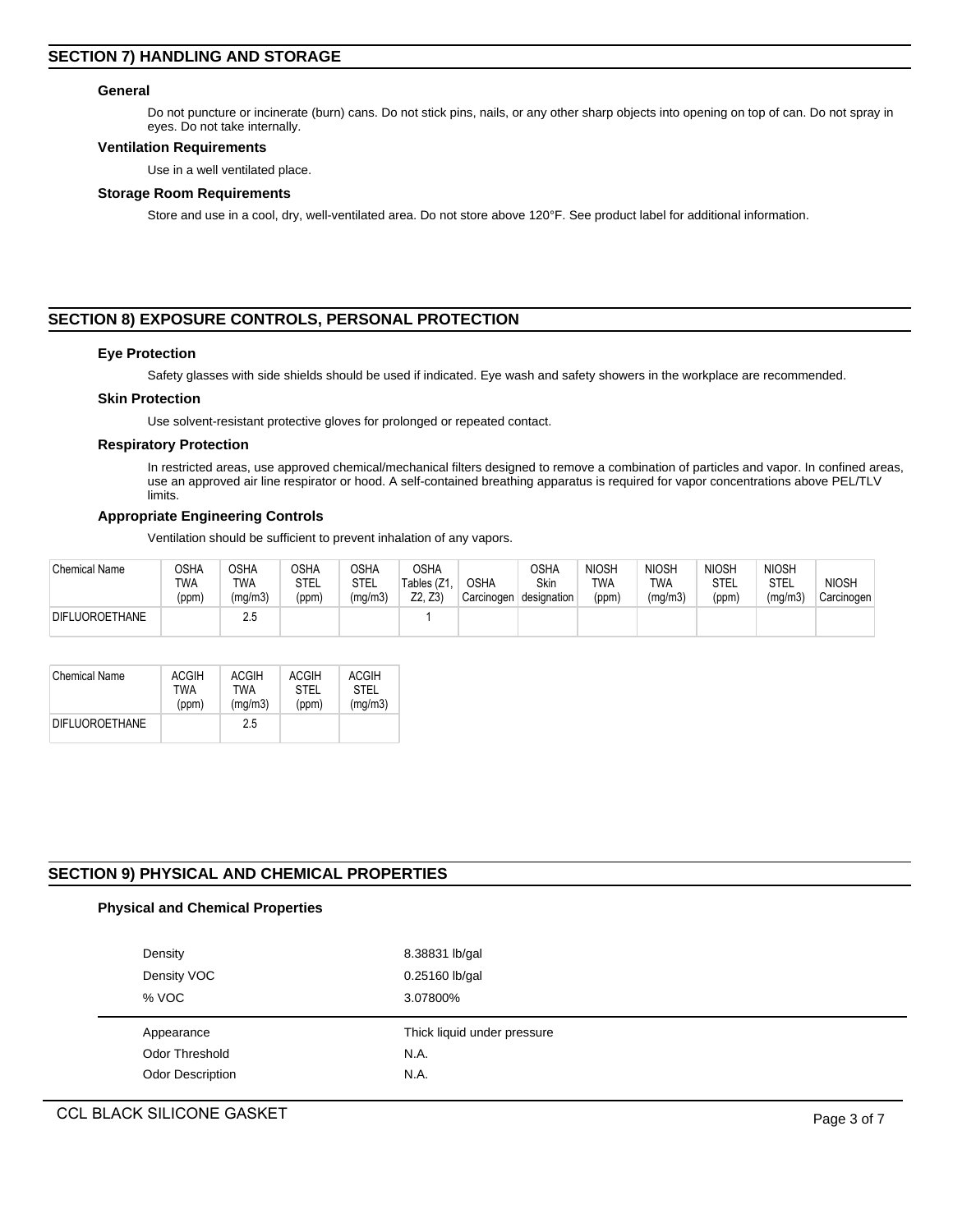| рH                           | N.A.                               |
|------------------------------|------------------------------------|
| <b>Water Solubility</b>      | N.A.                               |
| Flammability                 | Flash point at or above 200°F/93°C |
| Flash Point Symbol           | N.A.                               |
| <b>Flash Point</b>           | N.A.                               |
| Viscosity                    | N.A.                               |
| Lower Explosion Level        | N.A.                               |
| <b>Upper Explosion Level</b> | N.A.                               |
| <b>Vapor Density</b>         | Slower than ether                  |
| <b>Melting Point</b>         | N.A.                               |
| <b>Freezing Point</b>        | N.A.                               |
| Low Boiling Point            | N.A.                               |
| High Boiling Point           | N.A.                               |
| Decomposition Pt             | N.A.                               |
| Auto Ignition Temp           | N.A.                               |
| <b>Evaporation Rate</b>      | Slower than ether                  |
|                              |                                    |

# **SECTION 10) STABILITY AND REACTIVITY**

#### **Stability**

The product is stable under normal storage conditions.

## **Conditions to Avoid**

# High temperatures.

## **Incompatible Materials**

None known.

## **Hazardous Reactions/Polymerization**

None known.

# **Hazardous Decomposition Products**

Hazardous decomposition products may include carbon dioxide, carbon monoxide, and other toxic fumes.

# **SECTION 11) TOXICOLOGICAL INFORMATION**

#### **Skin Corrosion/Irritation**

No data available

# **Classification of the substance or mixture**

There is no toxicological data available for this product.

# **Serious Eye Damage/Irritation**

No data available

# **Carcinogenicity**

No data available

## **Germ Cell Mutagenicity**

No data available

## **Reproductive Toxicity**

No data available

**Respiratory/Skin Sensitization**

CCL BLACK SILICONE GASKET **Page 4 of 7**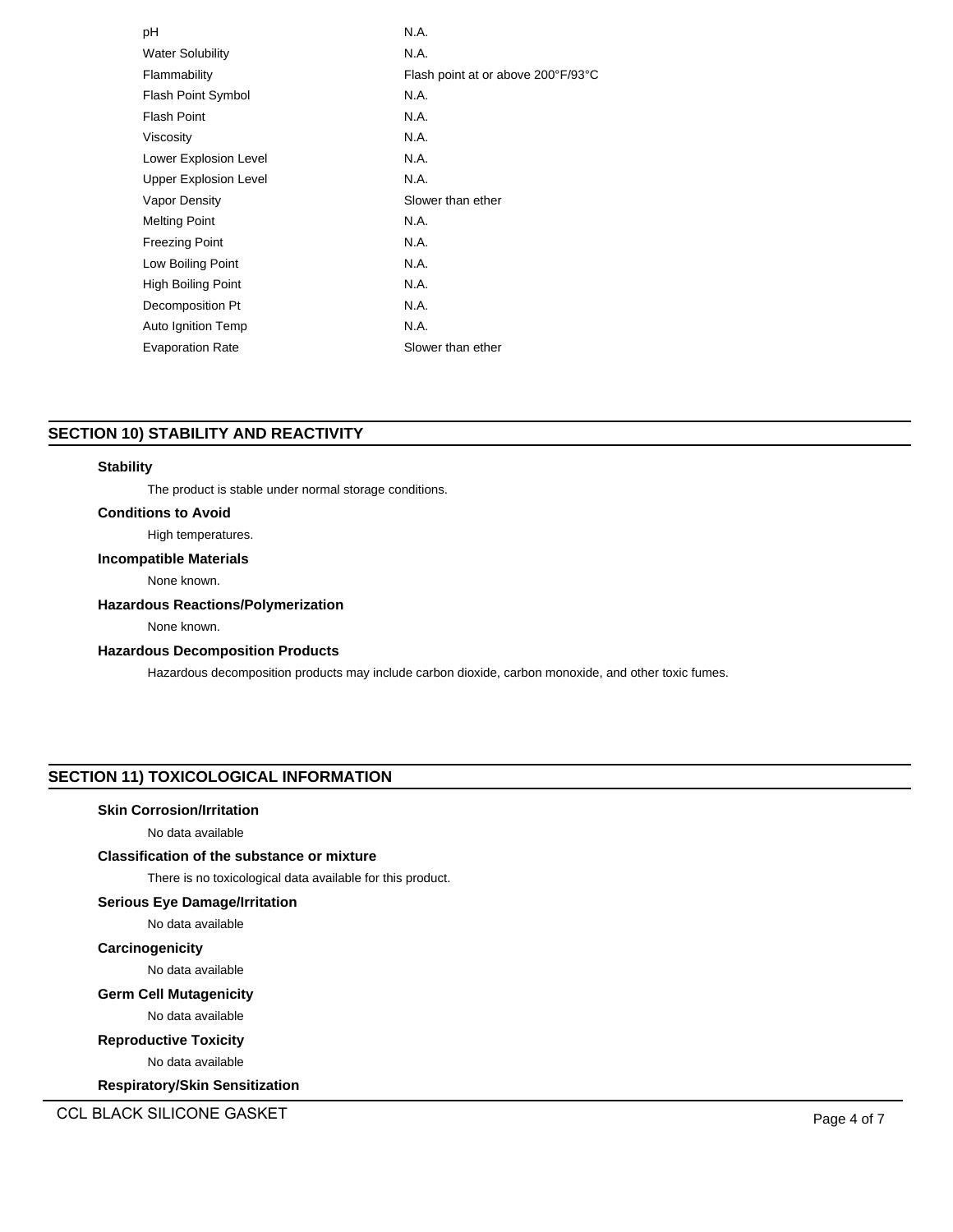#### No data available

# **Specific Target Organ Toxicity - Single Exposure**

No data available

## **Specific Target Organ Toxicity - Repeated Exposure**

No data available

## **Aspiration Hazard**

No data available

#### **Acute Toxicity**

No data available

#### **SECTION 12) ECOLOGICAL INFORMATION**

#### **Toxicity**

No data available

## **Classification of the substance or mixture**

There is no ecological data available for this product.

#### **Persistence and Degradability**

No data available.

#### **Bio-Accumulative Potential**

No data available.

#### **Mobility in Soil**

No data available.

#### **Other Adverse Effects**

No data available.

# **SECTION 13) DISPOSAL CONSIDERATIONS**

#### **Water Disposal**

Under RCRA, it is the responsibility of the user of the product, to determine at the time of disposal whether the product meets RCRA criteria for hazardous waste. Waste management should be in full compliance with federal, state, and local laws.

Empty containers retain product residue which may exhibit hazards of material, therefore do not pressurize, cut, glaze, weld or use for any other purposes. Return drums to reclamation centers for proper cleaning and reuse.

# **SECTION 14) TRANSPORT INFORMATION**

## **U.S. DOT Information**

UN number: UN1950

Proper shipping name: Aerosols, non-flammable, (each not exceeding 1 L capacity) (LTD QTY)

Hazard class: 2.2

CCL BLACK SILICONE GASKET **Page 1 and 2** and 2 and 2 and 2 and 2 and 2 and 2 and 2 and 2 and 2 and 2 and 2 and 2 and 2 and 2 and 2 and 2 and 2 and 2 and 2 and 2 and 2 and 2 and 2 and 2 and 2 and 2 and 2 and 2 and 2 and 2 a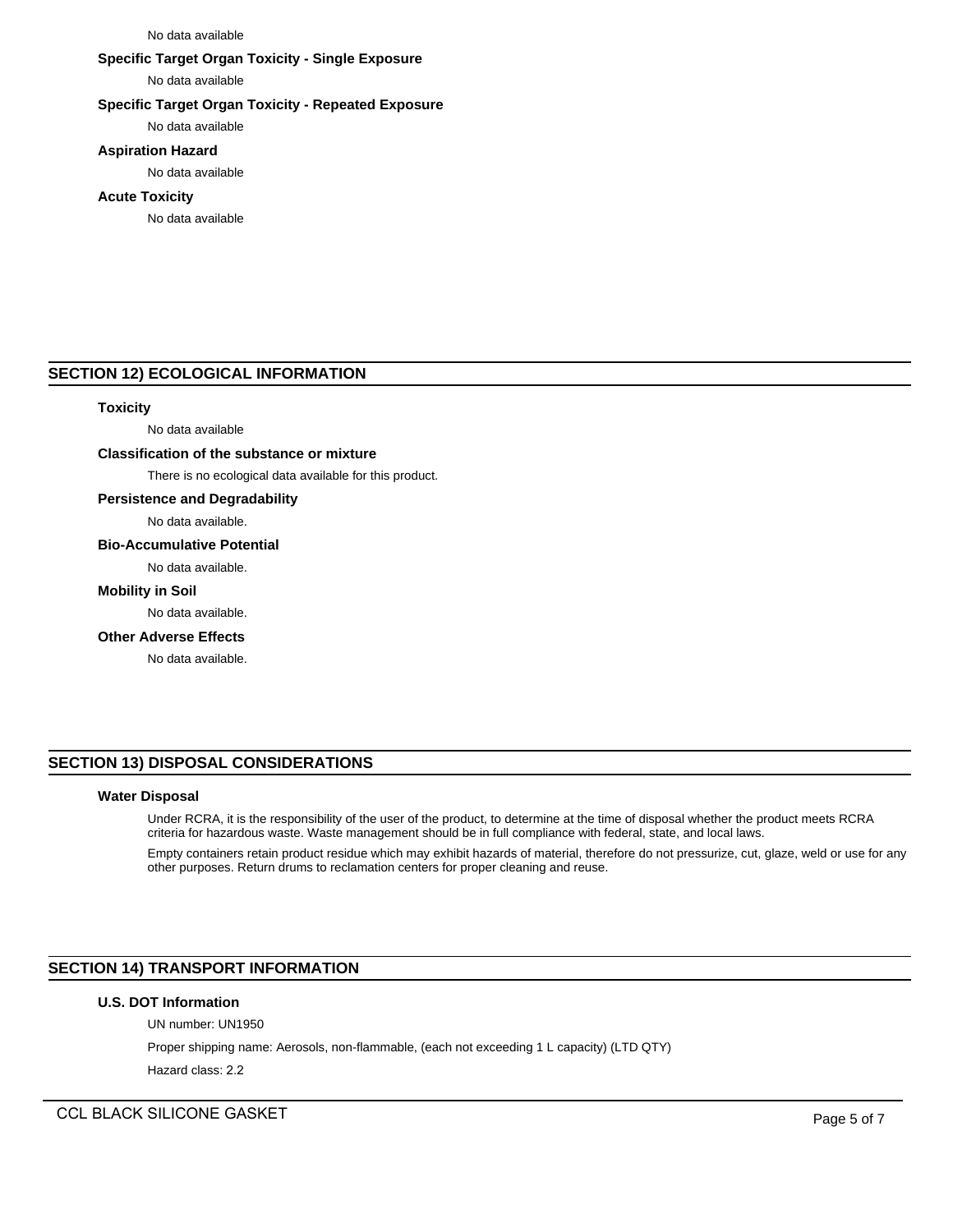Packaging group: No Data Available Hazardous substance (RQ): No Data Available

Toxic-Inhalation Hazard: No Data Available

Marine Pollutant: No Data Available

Note / Special Provision: No Data Available

## **IMDG Information**

UN number: UN1950

Proper shipping name: Aerosols, non-flammable, (each not exceeding 1 L capacity) (LTD QTY)

Hazard class: 2.2

Packaging group: No Data Available

Marine Pollutant: No Data Available

Note / Special Provision: No Data Available

# **IATA Information**

UN number: UN1950

Hazard class: 2.2

Packaging group: No Data Available

Proper shipping name: Aerosols, non-flammable, (each not exceeding 1 L capacity) (N/A)

Note / Special Provision: No Data Available

# **SECTION 15) REGULATORY INFORMATION**

| CAS          | Chemical Name  | % By Weight | <b>Regulation List</b>             |
|--------------|----------------|-------------|------------------------------------|
| 0000075-37-6 | DIFLUOROETHANE | $0\% - 2\%$ | SARA312,VOC_exempt,TSCA,ACGIH,OSHA |

# **SECTION 16) OTHER INFORMATION**

#### **Glossary**

\* There are points of differences between OSHA GHS and UN GHS. In 90% of the categories, they can be used interchangeably, but for the Skin Corrosion/Irritant Category and the Specific Target Organ Toxicity (Single and Repeated Exposure) Categories. In these cases, our system will say UN GHS.